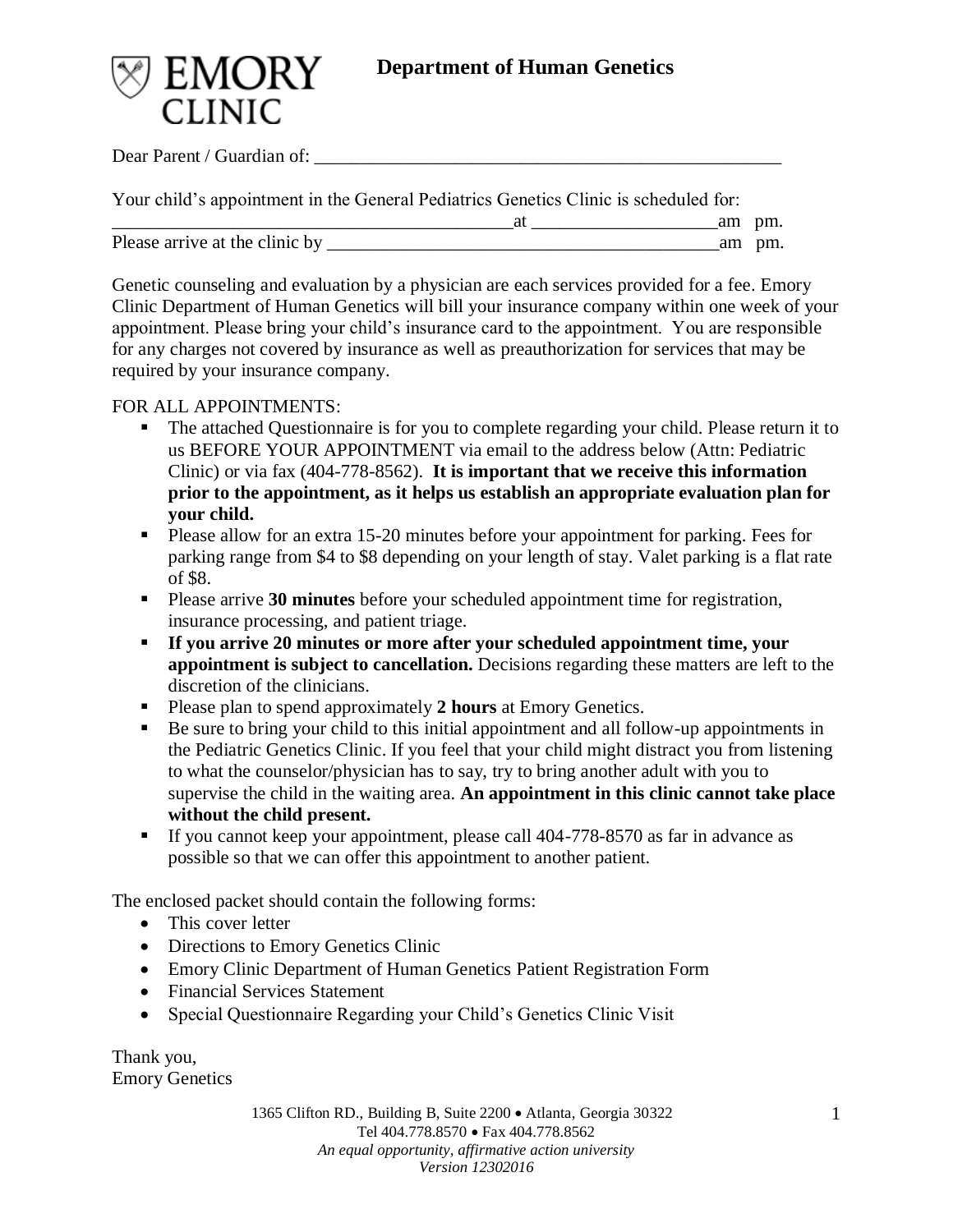



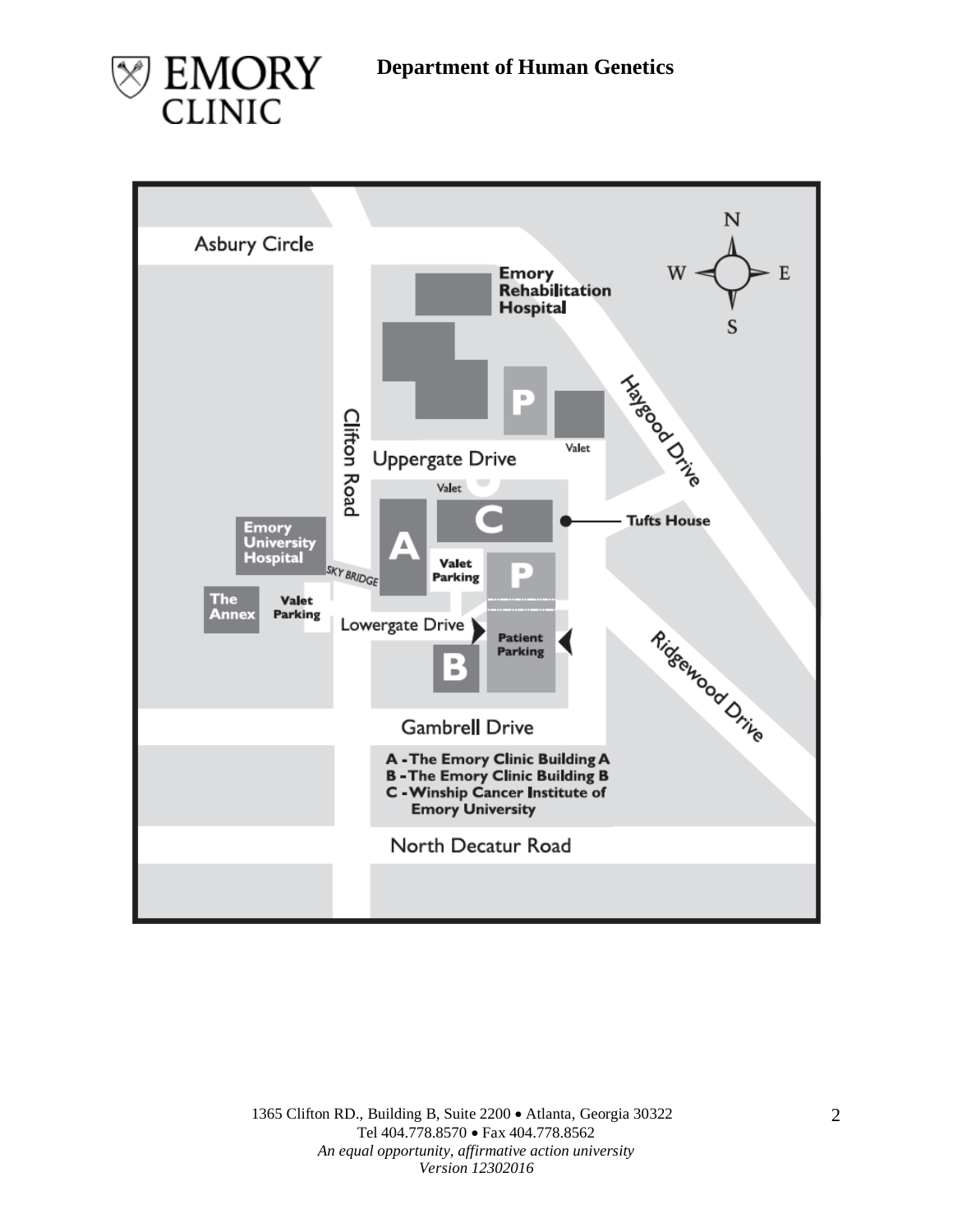



### PATIENT REGISTRATION FORM PATIENT (CHILD) INFORMATION

| Name:                                                                                                                                                                                                                                                                                                                                                                                                                                                                                                                                      |                  |                                                                |                                |                                                  |  |
|--------------------------------------------------------------------------------------------------------------------------------------------------------------------------------------------------------------------------------------------------------------------------------------------------------------------------------------------------------------------------------------------------------------------------------------------------------------------------------------------------------------------------------------------|------------------|----------------------------------------------------------------|--------------------------------|--------------------------------------------------|--|
| Address:                                                                                                                                                                                                                                                                                                                                                                                                                                                                                                                                   |                  |                                                                |                                |                                                  |  |
| City, State, Zip:                                                                                                                                                                                                                                                                                                                                                                                                                                                                                                                          |                  |                                                                |                                |                                                  |  |
| Home Telephone: (                                                                                                                                                                                                                                                                                                                                                                                                                                                                                                                          |                  |                                                                |                                |                                                  |  |
| Date of Birth:                                                                                                                                                                                                                                                                                                                                                                                                                                                                                                                             | Sex:             | $\overline{M}$ F                                               | Child's Social Security#:      |                                                  |  |
|                                                                                                                                                                                                                                                                                                                                                                                                                                                                                                                                            |                  |                                                                | PARENTAL / BILLING INFORMATION |                                                  |  |
|                                                                                                                                                                                                                                                                                                                                                                                                                                                                                                                                            |                  | <b>MOTHER'S</b>                                                | <b>FATHER'S</b>                | <b>LEGAL GUARDIAN'S</b>                          |  |
|                                                                                                                                                                                                                                                                                                                                                                                                                                                                                                                                            |                  | <b>INFORMATION</b>                                             | <b>INFORMATION</b>             | <b>INFORMATION</b>                               |  |
| Name:                                                                                                                                                                                                                                                                                                                                                                                                                                                                                                                                      |                  |                                                                |                                |                                                  |  |
| Address:                                                                                                                                                                                                                                                                                                                                                                                                                                                                                                                                   |                  |                                                                |                                |                                                  |  |
|                                                                                                                                                                                                                                                                                                                                                                                                                                                                                                                                            |                  |                                                                |                                |                                                  |  |
| City, State, Zip:                                                                                                                                                                                                                                                                                                                                                                                                                                                                                                                          |                  |                                                                |                                |                                                  |  |
| Home Telephone:                                                                                                                                                                                                                                                                                                                                                                                                                                                                                                                            |                  |                                                                |                                |                                                  |  |
| Social Security #:                                                                                                                                                                                                                                                                                                                                                                                                                                                                                                                         |                  |                                                                |                                |                                                  |  |
| Date of Birth:                                                                                                                                                                                                                                                                                                                                                                                                                                                                                                                             |                  |                                                                |                                |                                                  |  |
| Employer:                                                                                                                                                                                                                                                                                                                                                                                                                                                                                                                                  |                  |                                                                |                                |                                                  |  |
| Employer's Address:                                                                                                                                                                                                                                                                                                                                                                                                                                                                                                                        |                  |                                                                |                                |                                                  |  |
| City, State, Zip:                                                                                                                                                                                                                                                                                                                                                                                                                                                                                                                          |                  |                                                                |                                |                                                  |  |
| Work Telephone:                                                                                                                                                                                                                                                                                                                                                                                                                                                                                                                            | $\overline{(\ }$ |                                                                | $\left($<br>$\rightarrow$      |                                                  |  |
| With whom does the patient reside? (Circle one)                                                                                                                                                                                                                                                                                                                                                                                                                                                                                            |                  |                                                                | Mother Father Legal Guardian   |                                                  |  |
| Language (if not English):                                                                                                                                                                                                                                                                                                                                                                                                                                                                                                                 |                  |                                                                | Other – please specify:        |                                                  |  |
| <b>Referred By:</b>                                                                                                                                                                                                                                                                                                                                                                                                                                                                                                                        |                  |                                                                |                                |                                                  |  |
|                                                                                                                                                                                                                                                                                                                                                                                                                                                                                                                                            |                  |                                                                |                                |                                                  |  |
|                                                                                                                                                                                                                                                                                                                                                                                                                                                                                                                                            |                  |                                                                |                                |                                                  |  |
| Telephone $(\_)$                                                                                                                                                                                                                                                                                                                                                                                                                                                                                                                           |                  |                                                                |                                |                                                  |  |
| <b>Primary Care Physician:</b>                                                                                                                                                                                                                                                                                                                                                                                                                                                                                                             |                  |                                                                |                                |                                                  |  |
|                                                                                                                                                                                                                                                                                                                                                                                                                                                                                                                                            |                  |                                                                |                                |                                                  |  |
| Address:                                                                                                                                                                                                                                                                                                                                                                                                                                                                                                                                   |                  |                                                                |                                |                                                  |  |
| Chief Complaint (Reason for Visit):                                                                                                                                                                                                                                                                                                                                                                                                                                                                                                        |                  | <u> 1980 - Johann Barn, mars an t-Amerikaansk ferskeider (</u> |                                |                                                  |  |
| Please provide insurance information below:                                                                                                                                                                                                                                                                                                                                                                                                                                                                                                |                  |                                                                |                                |                                                  |  |
|                                                                                                                                                                                                                                                                                                                                                                                                                                                                                                                                            |                  |                                                                |                                |                                                  |  |
| <b>MEDICAID</b><br>Insured's Name:                                                                                                                                                                                                                                                                                                                                                                                                                                                                                                         |                  | Insured's Name:                                                | <b>INSURANCE POLICY NO. 1</b>  | <b>INSURANCE POLICY NO. 2</b><br>Insured's Name: |  |
| Medicaid                                                                                                                                                                                                                                                                                                                                                                                                                                                                                                                                   |                  |                                                                |                                |                                                  |  |
| # (include letters):                                                                                                                                                                                                                                                                                                                                                                                                                                                                                                                       |                  | ID # (include letters):                                        |                                | ID # (include letters):                          |  |
|                                                                                                                                                                                                                                                                                                                                                                                                                                                                                                                                            |                  |                                                                |                                |                                                  |  |
| Please check one:                                                                                                                                                                                                                                                                                                                                                                                                                                                                                                                          |                  | Group # or Name:                                               |                                | Group # or Name:                                 |  |
| - GBHC # $\_$                                                                                                                                                                                                                                                                                                                                                                                                                                                                                                                              |                  | Ins. Co. Name:                                                 |                                | Ins. Co. Name:                                   |  |
| $\begin{tabular}{c} - HMO \begin{tabular}{@{}c@{}} \quad \quad \quad & \quad \quad & \quad \quad \\ \hline \end{tabular} \end{tabular} \end{tabular} \begin{tabular}{c} \hline \end{tabular} \end{tabular} \begin{tabular}{c} \hline \end{tabular} \end{tabular} \begin{tabular}{c} \hline \end{tabular} \end{tabular} \begin{tabular}{c} \hline \end{tabular} \end{tabular} \begin{tabular}{c} \hline \end{tabular} \end{tabular} \begin{tabular}{c} \hline \end{tabular} \end{tabular} \begin{tabular}{c} \hline \end{tabular} \end{tab$ |                  |                                                                |                                |                                                  |  |
| - Family Plus _____________                                                                                                                                                                                                                                                                                                                                                                                                                                                                                                                |                  | <b>Address for Mailing</b>                                     |                                | <b>Address for Mailing</b>                       |  |
| - American                                                                                                                                                                                                                                                                                                                                                                                                                                                                                                                                 |                  |                                                                |                                |                                                  |  |
|                                                                                                                                                                                                                                                                                                                                                                                                                                                                                                                                            |                  |                                                                |                                |                                                  |  |

1365 Clifton RD., Building B, Suite 2200 • Atlanta, Georgia 30322 Tel 404.778.8570 • Fax 404.778.8562 *An equal opportunity, affirmative action university Version 12302016*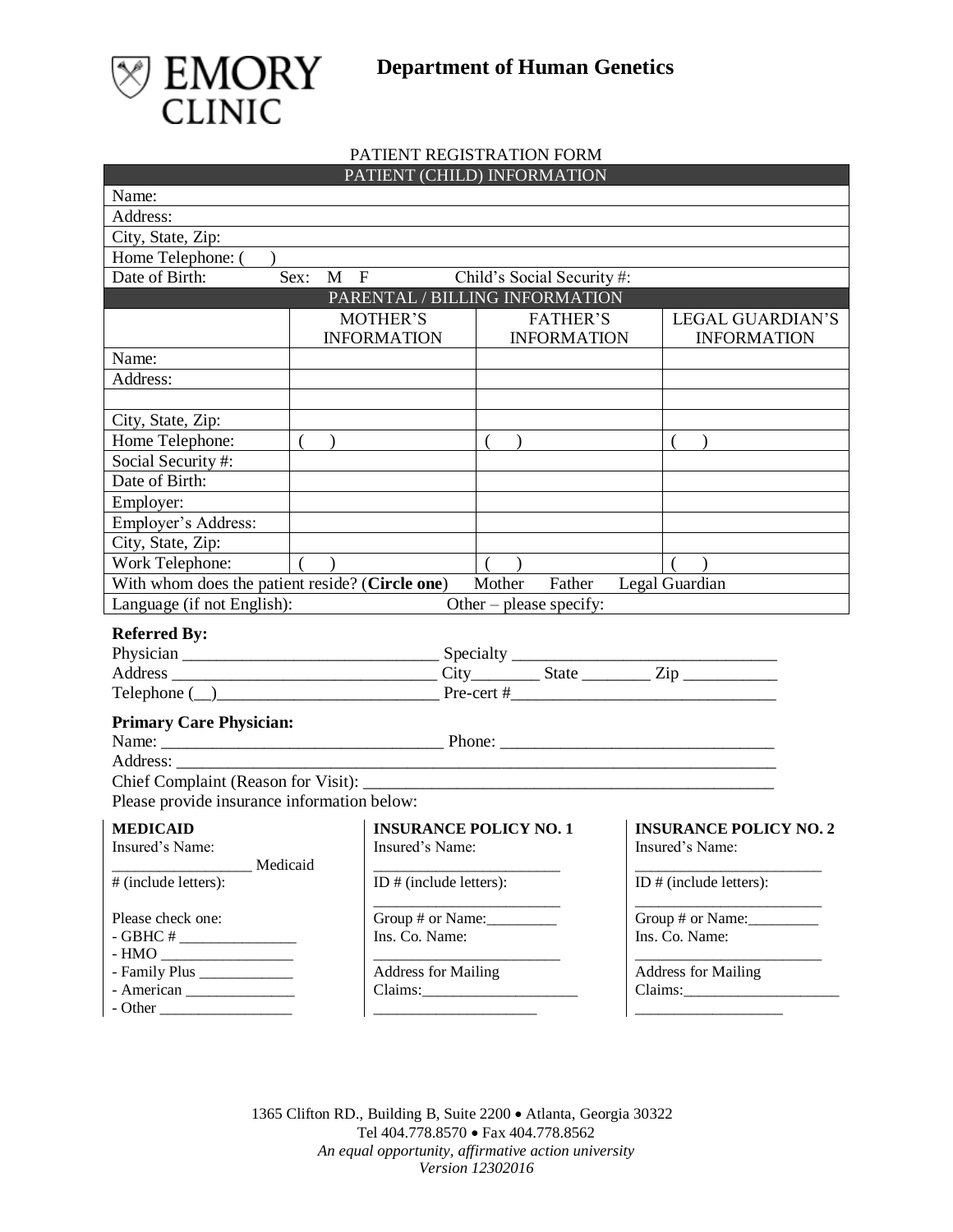

ASSIGNMENT AND RELEASE: I hereby authorize my insurance benefits be paid directly to the Emory Clinic Department of Human Genetics. I understand I am financially responsible for non-covered services, remaining deductible and co-pay. I also authorize the Emory Clinic Department of Human Genetics to release any information required in the processing of this claim.

\_\_\_\_\_\_\_\_\_\_\_\_\_\_\_\_\_\_\_\_\_\_\_\_\_\_\_\_\_\_\_\_\_\_\_\_\_\_\_\_\_\_\_\_\_\_\_\_\_\_\_\_\_\_\_\_\_\_\_\_\_\_\_\_\_\_\_\_\_\_\_\_\_\_\_\_\_\_

Signed (Patient or Parent of Minor) Date

In case of emergency, please notify:

Name\_\_\_\_\_\_\_\_\_\_\_\_\_\_\_\_\_\_\_\_\_\_\_\_\_\_\_\_\_\_\_\_\_\_\_\_\_\_\_\_\_\_\_\_ Telephone No.\_\_\_\_\_\_\_\_\_\_\_\_\_\_\_\_

Address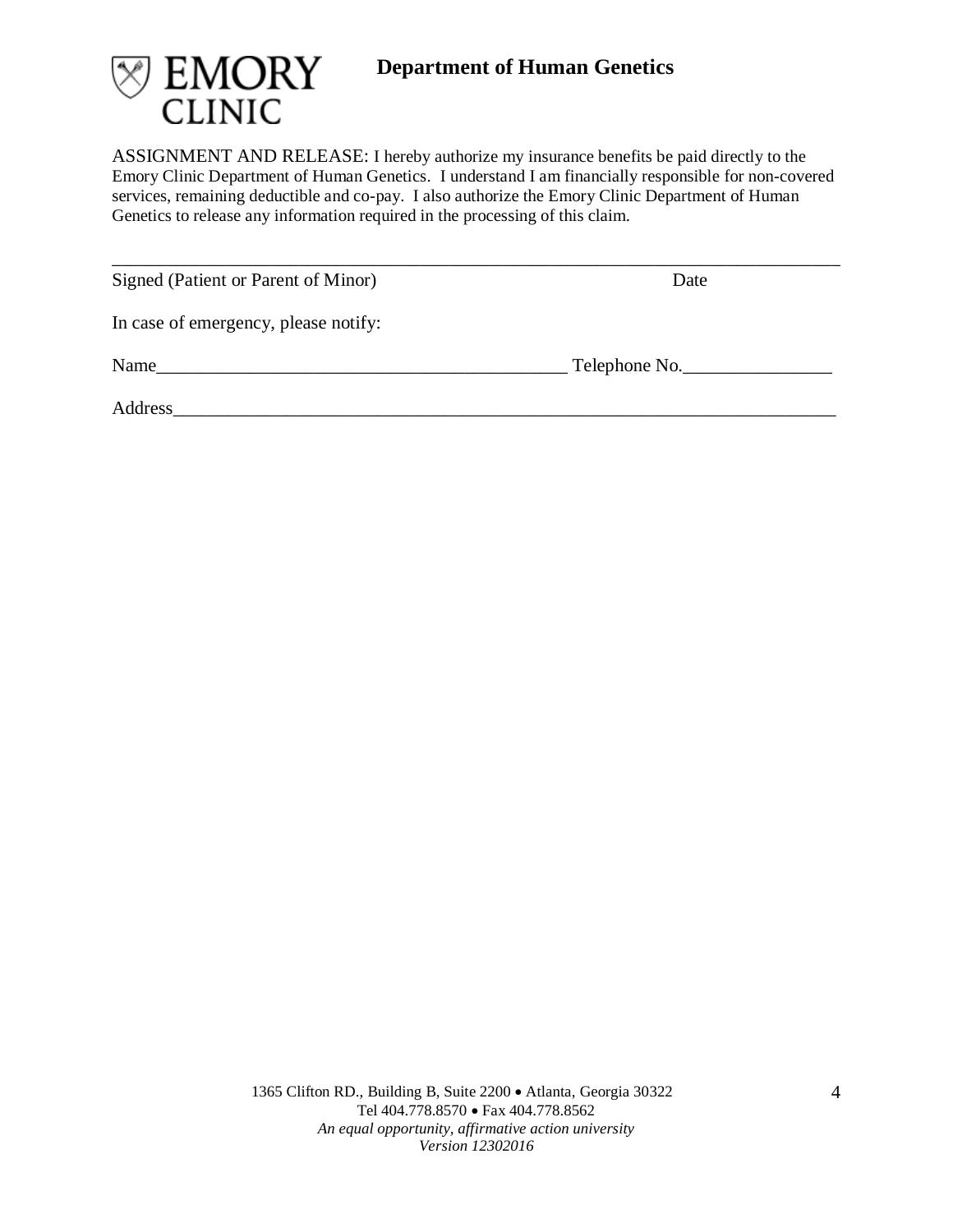

**Patient's Name: \_\_\_\_\_\_\_\_\_\_\_\_\_\_\_\_\_\_\_\_\_\_\_\_\_\_\_\_\_\_\_\_\_\_\_\_\_\_\_\_\_\_\_\_\_\_\_\_\_\_\_\_\_\_\_\_\_\_\_\_\_\_\_** Date of Birth: Name of person filling out form / relationship to patient:

# **A Special Questionnaire Regarding Your Child's Genetics Clinic Visit**

In order to help us develop an appropriate evaluation plan for your child BEFORE you arrive for your appointment, it is essential that you complete this questionnaire to the best of your ability.

Part of a genetics evaluation involves looking at a person's physical features. These physical features may suggest certain genetic conditions and rule out others. We ask that you provide a CLEAR, RECENT photograph of your child so that we may begin to evaluate for these things ahead of time. Feel free to include any pictures that are relevant to the reason your child has been referred. We will be able to return these photos to you if you need them at your clinic visit.

*If English is not your first language and you are having trouble filling out this form, please contact us at 404-778-8570 and we will be happy to assist you.*

# 1365 Clifton RD., Building B, Suite 2200 • Atlanta, Georgia 30322

# **Attach Photograph Here**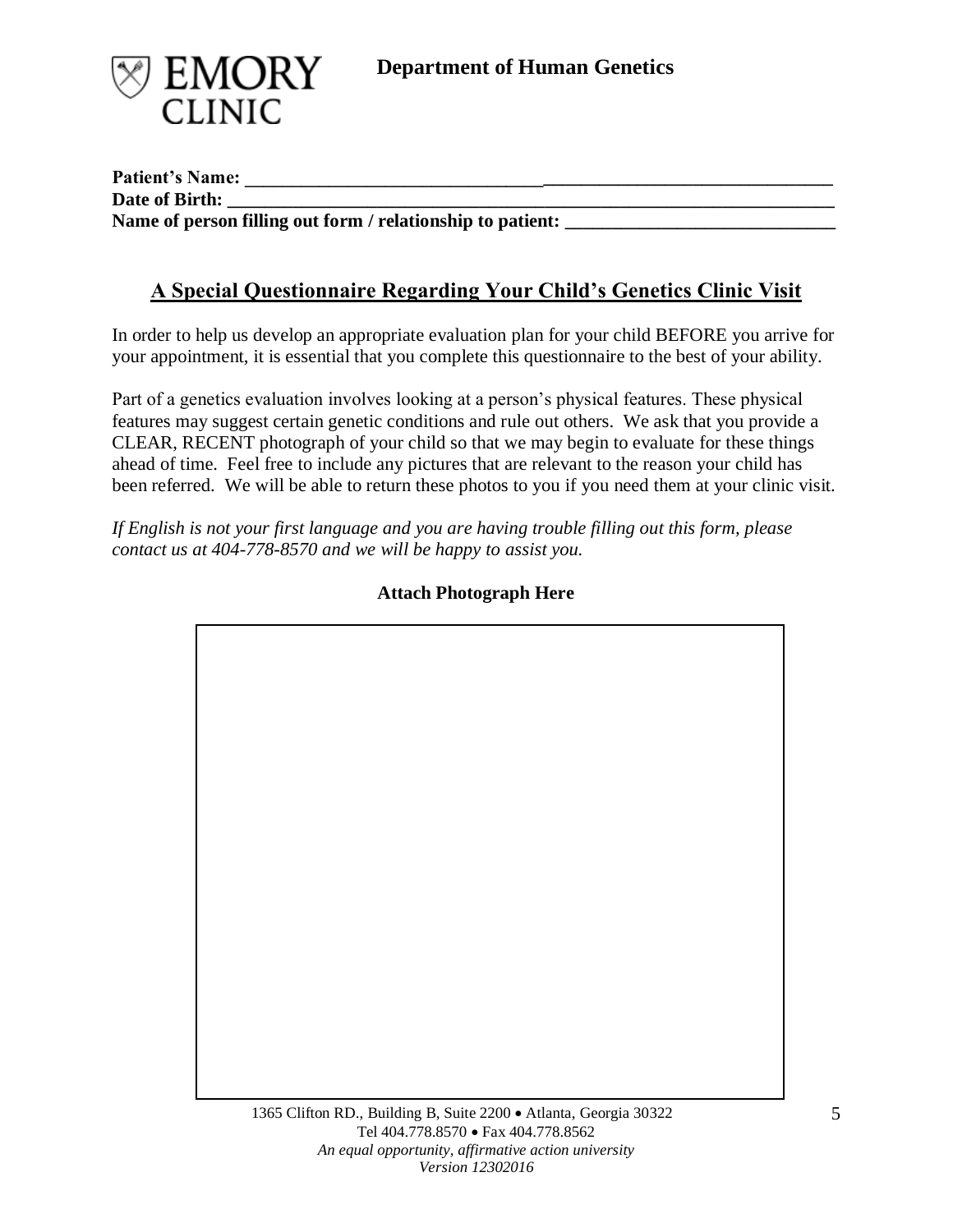

What are the main reasons why your child's doctor has requested this genetic evaluation? What questions / concerns do you have about your child? \_\_\_\_\_\_\_\_\_\_\_\_\_\_\_\_\_\_\_\_\_\_\_\_\_\_\_\_\_\_

\_\_\_\_\_\_\_\_\_\_\_\_\_\_\_\_\_\_\_\_\_\_\_\_\_\_\_\_\_\_\_\_\_\_\_\_\_\_\_\_\_\_\_\_\_\_\_\_\_\_\_\_\_\_\_\_\_\_\_\_\_\_\_\_\_\_\_\_\_\_\_\_\_\_\_\_\_\_ \_\_\_\_\_\_\_\_\_\_\_\_\_\_\_\_\_\_\_\_\_\_\_\_\_\_\_\_\_\_\_\_\_\_\_\_\_\_\_\_\_\_\_\_\_\_\_\_\_\_\_\_\_\_\_\_\_\_\_\_\_\_\_\_\_\_\_\_\_\_\_\_\_\_\_\_\_\_ \_\_\_\_\_\_\_\_\_\_\_\_\_\_\_\_\_\_\_\_\_\_\_\_\_\_\_\_\_\_\_\_\_\_\_\_\_\_\_\_\_\_\_\_\_\_\_\_\_\_\_\_\_\_\_\_\_\_\_\_\_\_\_\_\_\_\_\_\_\_\_\_\_\_\_\_\_\_ \_\_\_\_\_\_\_\_\_\_\_\_\_\_\_\_\_\_\_\_\_\_\_\_\_\_\_\_\_\_\_\_\_\_\_\_\_\_\_\_\_\_\_\_\_\_\_\_\_\_\_\_\_\_\_\_\_\_\_\_\_\_\_\_\_\_\_\_\_\_\_\_\_\_\_\_\_\_

Is your child adopted? Yes \_\_\_\_\_ No \_\_\_\_\_ Is the child being seen today currently in foster care? Yes No

*If YES, to either question above, please fill out this questionnaire to the best of your ability.*

**Pregnancy History** (For the pregnancy of the child with the appointment)

Mother's age at delivery? \_\_\_\_\_\_ Father's age at delivery? \_\_\_\_\_

The pregnancy was confirmed by (**circle one**) blood test / urine test at about \_\_\_\_\_ (**circle one**) weeks / months.

What number pregnancy was this for the mother  $(1<sup>st</sup>, 2<sup>nd</sup>, 3<sup>rd</sup>, etc.)$ ?

When did the mother begin prenatal care? (**circle one**) *rd Trimester No prenatal care*

*1 st Trimester 2 nd Trimester 3*

*Please answer the following Yes / No questions about the pregnancy, providing detail where appropriate. Use the back of the page if necessary.*

| <b>Question</b>                 | <b>Yes</b> | N <sub>0</sub> | <b>Detail</b> |
|---------------------------------|------------|----------------|---------------|
| Prenatal vitamins?              |            |                |               |
| Medications (prescription)?     |            |                |               |
| Medications (over-the-counter)? |            |                |               |
| Smoking?                        |            |                |               |
| Alcohol (beer, liquor, wine)?   |            |                |               |
| Street drugs?                   |            |                |               |
| Illness / Infection?            |            |                |               |
| Bleeding?                       |            |                |               |
| Rash?                           |            |                |               |
| Fever?                          |            |                |               |
| Diabetes?                       |            |                |               |
| High blood pressure?            |            |                |               |
| Thyroid Problems?               |            |                |               |
| X-rays / radiation?             |            |                |               |
| Premature labor?                |            |                |               |
| Hospitalization? (Do not count  |            |                |               |
| the delivery/birth)             |            |                |               |
| Abnormal growth of baby?        |            |                |               |
| Other concerns?                 |            |                |               |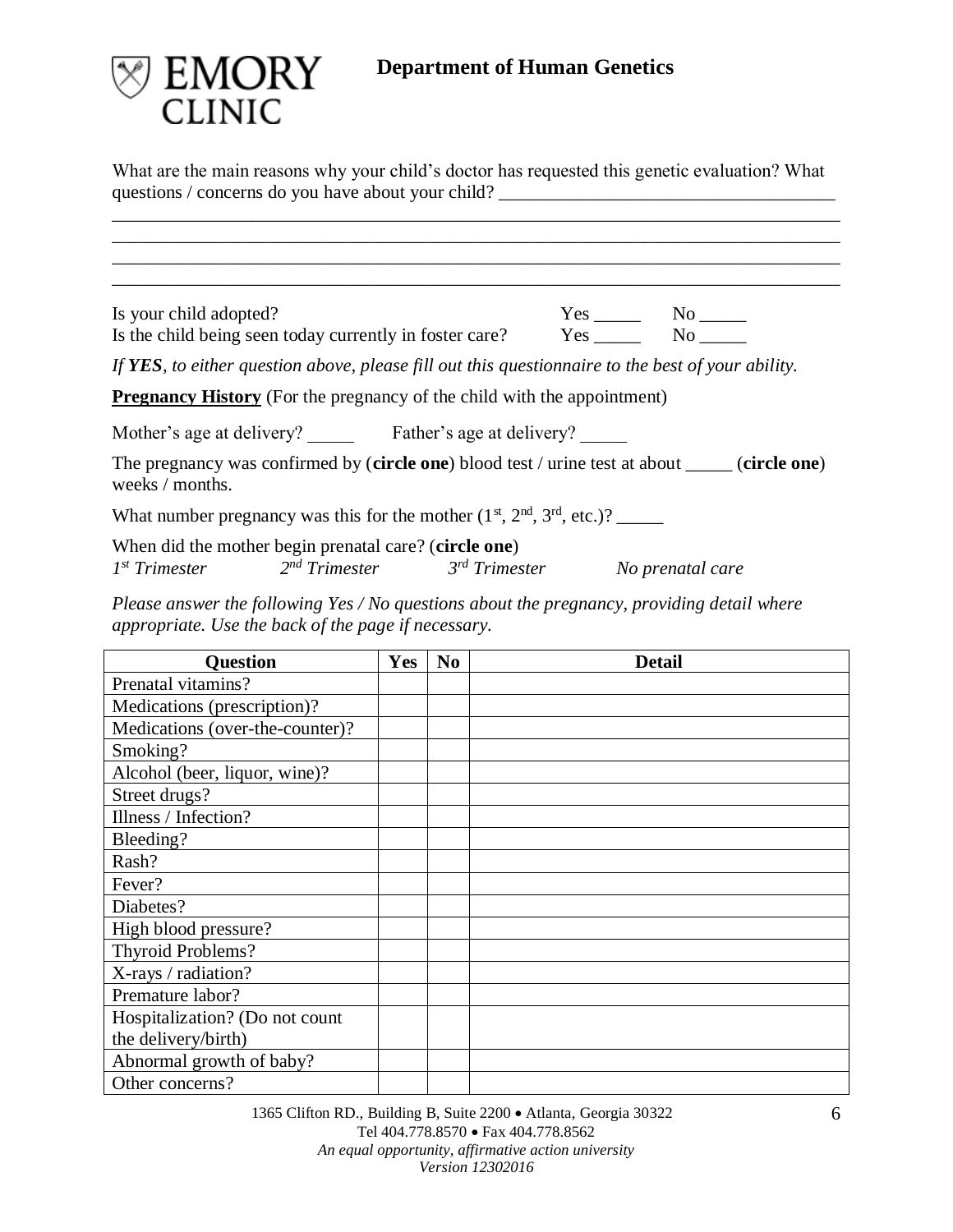

*Please answers the following Yes / No questions regarding testing that may have been done during the pregnancy.*

| Category   | <b>Test</b>                                          | Yes | N <sub>0</sub> | Don't Know |
|------------|------------------------------------------------------|-----|----------------|------------|
| Screening  | First Trimester Screen (ultrasound of baby's neck /  |     |                |            |
|            | Nucal Translucency / NT measurement plus blood work) |     |                |            |
|            | Second Trimester Screen (Triple Screen, Quad Screen, |     |                |            |
|            | AFP Test)                                            |     |                |            |
| Diagnostic | Chronic Villus Sampling (CVS)                        |     |                |            |
| Testing    |                                                      |     |                |            |
|            | Amniocentesis                                        |     |                |            |
| Other      | <b>Glucose Tolerance Test</b>                        |     |                |            |
|            | Routine Ultrasound                                   |     |                |            |
|            | Specialized Ultrasound                               |     |                |            |
|            | Other (please explain)                               |     |                |            |

\_\_\_\_\_\_\_\_\_\_\_\_\_\_\_\_\_\_\_\_\_\_\_\_\_\_\_\_\_\_\_\_\_\_\_\_\_\_\_\_\_\_\_\_\_\_\_\_\_\_\_\_\_\_\_\_\_\_\_\_\_\_\_\_\_\_\_\_\_\_\_\_\_\_\_\_\_\_ \_\_\_\_\_\_\_\_\_\_\_\_\_\_\_\_\_\_\_\_\_\_\_\_\_\_\_\_\_\_\_\_\_\_\_\_\_\_\_\_\_\_\_\_\_\_\_\_\_\_\_\_\_\_\_\_\_\_\_\_\_\_\_\_\_\_\_\_\_\_\_\_\_\_\_\_\_\_

\_\_\_\_\_\_\_\_\_\_\_\_\_\_\_\_\_\_\_\_\_\_\_\_\_\_\_\_\_\_\_\_\_\_\_\_\_\_\_\_\_\_\_\_\_\_\_\_\_\_\_\_\_\_\_\_\_\_\_\_\_\_\_\_\_\_\_\_\_\_\_\_\_\_\_\_\_\_

Were any of the tests ABNORMAL? If **YES**, please explain: \_\_\_\_\_\_\_\_\_\_\_\_\_\_\_\_\_\_\_\_\_\_\_\_\_\_\_\_

| First movements of the baby were felt at: __________ weeks / months (circle one): Yes               |  |      | No.        |
|-----------------------------------------------------------------------------------------------------|--|------|------------|
| Were the baby's movements normal during the pregnancy? (circle one):                                |  |      | Yes<br>No. |
| Mother's total weight gain during pregnancy: ____________________pounds                             |  |      |            |
| <b>Birth History</b> (For birth of the child with the appointment)                                  |  |      |            |
| Due date:                                                                                           |  |      |            |
| The child was born ( <b>circle one</b> ): <i>Early On Time</i>                                      |  | Late |            |
|                                                                                                     |  |      |            |
|                                                                                                     |  |      |            |
| Was the labor ( <b>circle one</b> ): <i>Spontaneous (happened on its own)</i>                       |  | OR   | Induced?   |
| If <b>induced</b> , please explain the reason why and the method used (ex: doctor broke your water, |  |      |            |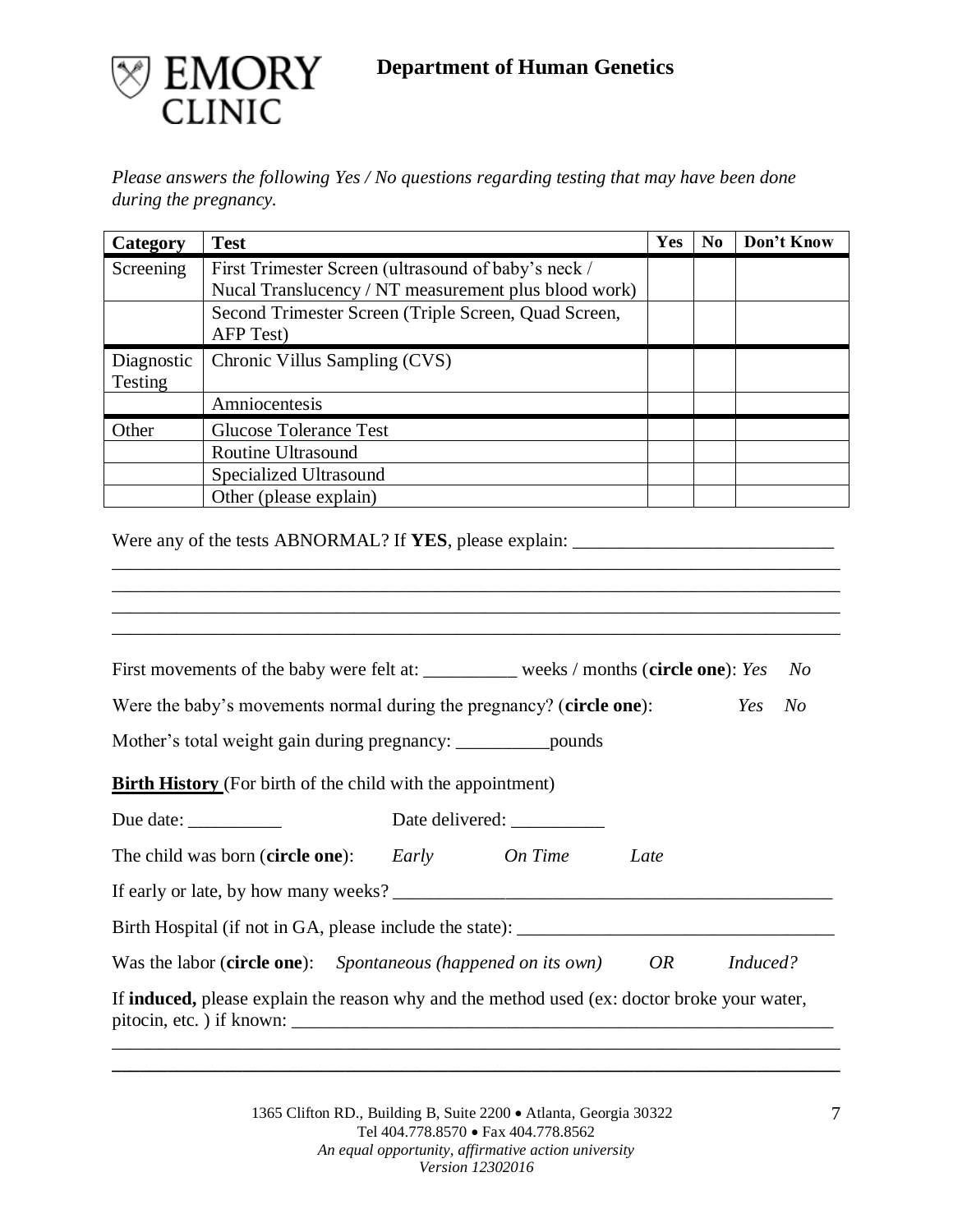

| How was the child delivered? (circle one):                                                                                                      | Vaginal        |     | C-section                 |
|-------------------------------------------------------------------------------------------------------------------------------------------------|----------------|-----|---------------------------|
| If C-section, please explain the reason why (ex: previous child born that way, failure to progress,                                             |                |     |                           |
| Was the baby born head first? (circle one):                                                                                                     | Yes            | N o | I don't know              |
| Baby's weight:                                                                                                                                  | Baby's length: |     | Baby's head size:         |
| Were there complications with the delivery? (circle one):                                                                                       |                | Yes | N <sub>O</sub>            |
| If YES, please list complications:                                                                                                              |                |     |                           |
| Were there any problems right after birth (ex: need to go to the NICU, breathing problems,<br>jaundice, etc)? (circle one):                     |                | Yes | N <sub>O</sub>            |
| Did the baby have any feeding difficulties? (circle one):                                                                                       |                | Yes | N <sub>O</sub>            |
| If YES to either question, please explain:                                                                                                      |                |     |                           |
| Was your child born with any birth defects (ex: club foot, cleft lip and/or cleft palate, heart<br>defects, extra fingers, etc.)? (circle one): |                | Yes | N <sub>O</sub>            |
|                                                                                                                                                 |                |     |                           |
| After the baby was born, how did he/she feed? (circle one): Breast                                                                              |                |     | <b>Bottle</b><br>Other    |
|                                                                                                                                                 |                |     |                           |
|                                                                                                                                                 |                |     | days / weeks (circle one) |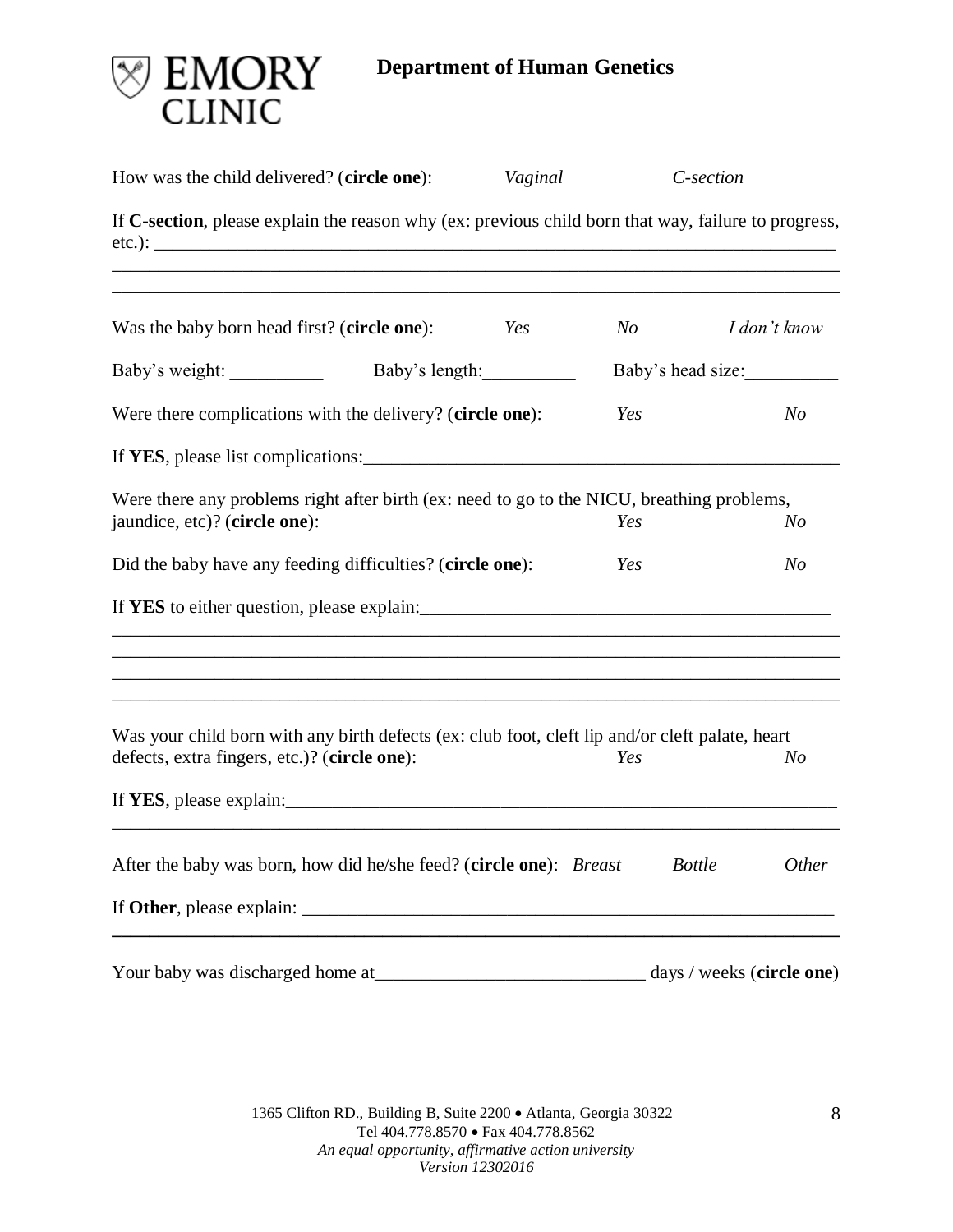



### **Past Medical History**

*Please answer the following Yes / No questions about possible tests / procedures / etc. that your child may have had. If your child has had one of these things, please provide more detail in the far right box. Use the back of the page for extra space if you need it.* 

| Category | Has your child                     | Yes | N <sub>0</sub> | <b>Comment (When? Why? Where? Results?)</b> |
|----------|------------------------------------|-----|----------------|---------------------------------------------|
| General  | Had a formal eye                   |     |                |                                             |
|          | examination with pediatric         |     |                |                                             |
|          | ophthalmology?                     |     |                |                                             |
|          | Had a formal hearing               |     |                |                                             |
|          | examination?                       |     |                |                                             |
|          | Been hospitalized overnight?       |     |                |                                             |
|          | Had surgery?                       |     |                |                                             |
|          | Currently taking any               |     |                |                                             |
|          | medications?                       |     |                |                                             |
|          | Been tested for allergies?         |     |                |                                             |
| Genetics | Ever had genetic testing?          |     |                |                                             |
| Imaging  | Had an MRI of the <b>brain</b> ?   |     |                |                                             |
|          | Of the kidney?                     |     |                |                                             |
|          | Of the heart?                      |     |                |                                             |
|          | Had a CT scan of the brain?        |     |                |                                             |
|          | Of the kidney?                     |     |                |                                             |
|          | Of the heart?                      |     |                |                                             |
|          | Had an ultrasound of the           |     |                |                                             |
|          | brain?                             |     |                |                                             |
|          | Of the kidney?                     |     |                |                                             |
|          | <b>Of the Heart</b>                |     |                |                                             |
|          | (echocardiogram)?                  |     |                |                                             |
|          | Had an X-ray of the <b>brain</b> ? |     |                |                                             |
|          | Of kidney?                         |     |                |                                             |
|          | Of heart?                          |     |                |                                             |
|          | Had any other special              |     |                |                                             |
|          | procedures (ex: EEG,               |     |                |                                             |
|          | swallow study, etc.)?              |     |                |                                             |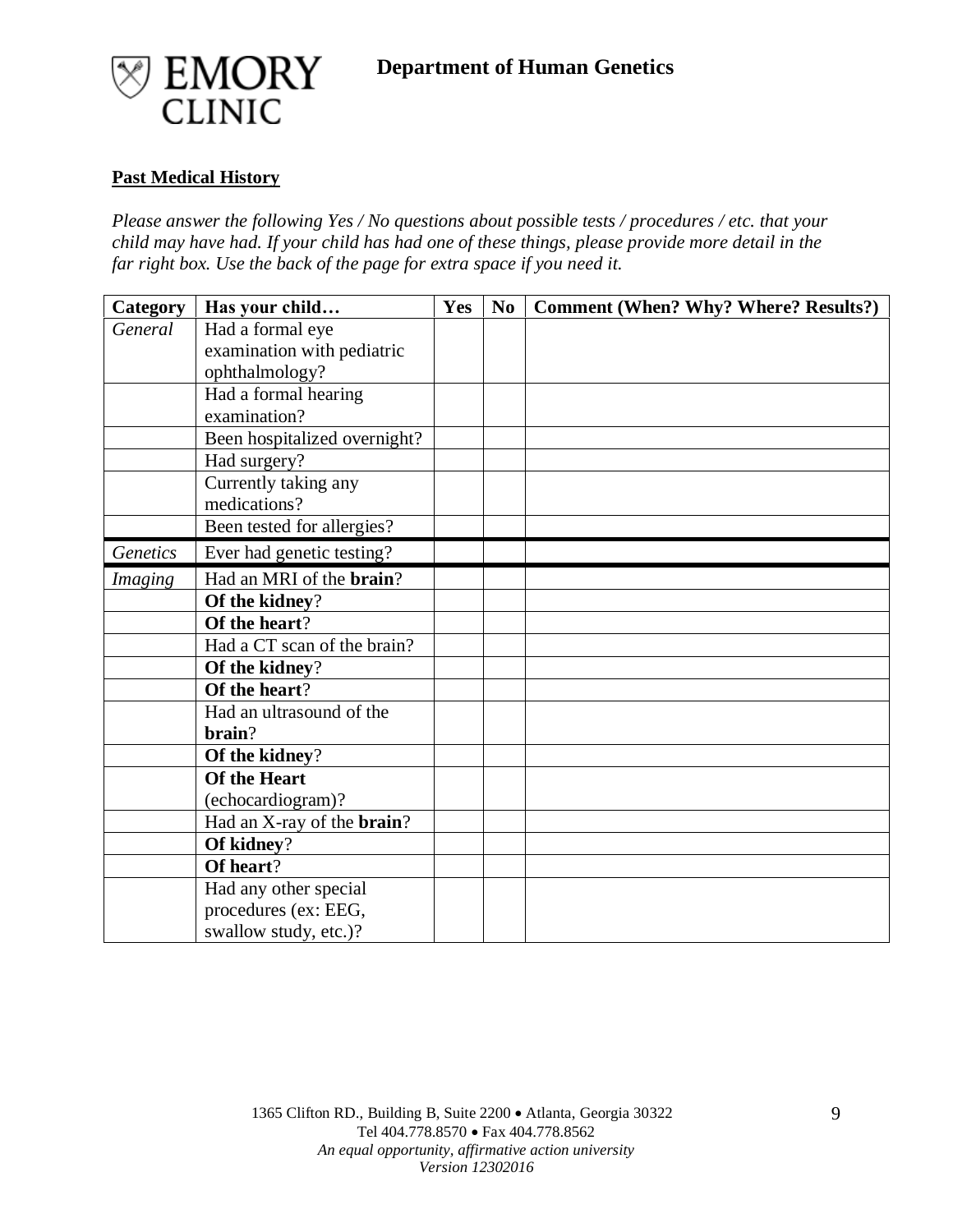

| Does your chila have any significant problems with any of the following: | Yes | No Describe |
|--------------------------------------------------------------------------|-----|-------------|
| Unusual weight gain or loss                                              |     |             |
| Eyes / vision                                                            |     |             |
| Hearing                                                                  |     |             |
| Ears / Nose / Mouth / Throat                                             |     |             |
| Teeth                                                                    |     |             |
| Lungs / Breathing                                                        |     |             |
| Heart / Veins / Arteries /                                               |     |             |
| Circulations                                                             |     |             |
| Stomach/Intestines/Bowels                                                |     |             |
| Kidney/ Bladder/ Genitals                                                |     |             |
| Bones/Muscles (pain,                                                     |     |             |
| weakness, abnormalities, etc.)                                           |     |             |
| Joint pains / Swelling /                                                 |     |             |
| <b>Stiffness</b>                                                         |     |             |
| Skin / Hair / Nails                                                      |     |             |
| Easy bruising / Bleeding or                                              |     |             |
| poor wound healing                                                       |     |             |
| Headaches / Seizures                                                     |     |             |
| Loss of balance or                                                       |     |             |
| coordination                                                             |     |             |
| Loss of developmental skills                                             |     |             |
| Sleep disturbances / Problems                                            |     |             |
| Behavior / Psychological                                                 |     |             |
| Problems                                                                 |     |             |
| Growth                                                                   |     |             |
| Heat or cold intolerance                                                 |     |             |
| Delays or problems with                                                  |     |             |
| puberty                                                                  |     |             |
| Hormones                                                                 |     |             |
| Other (please describe)                                                  |     |             |
|                                                                          |     |             |

*Does your child have any significant problems with any of the following?*

# **Early Development**

**WHEN** did you or your doctor first become concerned about your child's development?

\_\_\_\_\_\_\_\_\_\_\_\_\_\_\_\_\_\_\_\_\_\_\_\_\_\_\_\_\_\_\_\_\_\_\_\_\_\_\_\_\_\_\_\_\_\_\_\_\_\_\_\_\_\_\_\_\_\_\_\_\_\_\_\_\_\_\_\_\_\_\_\_\_\_\_\_\_\_ \_\_\_\_\_\_\_\_\_\_\_\_\_\_\_\_\_\_\_\_\_\_\_\_\_\_\_\_\_\_\_\_\_\_\_\_\_\_\_\_\_\_\_\_\_\_\_\_\_\_\_\_\_\_\_\_\_\_\_\_\_\_\_\_\_\_\_\_\_\_\_\_\_\_\_\_\_\_

\_\_\_\_\_\_\_\_\_\_\_\_\_\_\_\_\_\_\_\_\_\_\_\_\_\_\_\_\_\_\_\_\_\_\_\_\_\_\_\_\_\_\_\_\_\_\_\_\_\_\_\_\_\_\_\_\_\_\_\_\_\_\_\_\_\_\_\_\_\_\_\_\_\_\_\_\_\_ \_\_\_\_\_\_\_\_\_\_\_\_\_\_\_\_\_\_\_\_\_\_\_\_\_\_\_\_\_\_\_\_\_\_\_\_\_\_\_\_\_\_\_\_\_\_\_\_\_\_\_\_\_\_\_\_\_\_\_\_\_\_\_\_\_\_\_\_\_\_\_\_\_\_\_\_\_\_

If there are any concerns about your child's development, **HOW** were they noticed?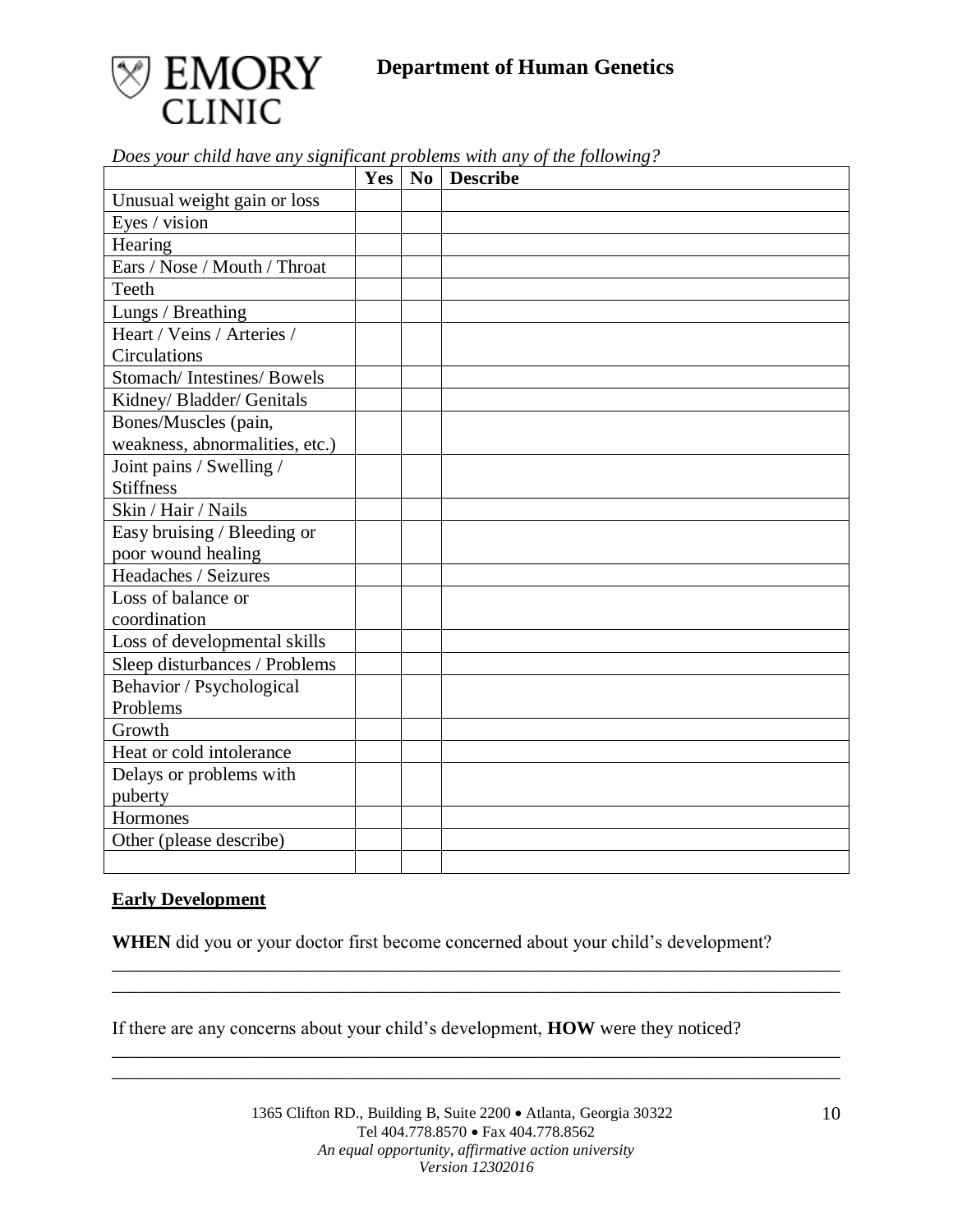

*Other than a pediatrician, what doctors is your child ACTIVELY seeing?* (*Please list specialty and name, if known).*

| Name of Doctor | Specialty<br>(ex: neurology,<br>cardiology, GI, etc.) | Reason your child<br>is seen | How often child sees this doctor<br>(ex: once a year, every 3<br>months, etc.) |
|----------------|-------------------------------------------------------|------------------------------|--------------------------------------------------------------------------------|
|                |                                                       |                              |                                                                                |
|                |                                                       |                              |                                                                                |
|                |                                                       |                              |                                                                                |
|                |                                                       |                              |                                                                                |

# *Other than a pediatrician, what doctors has your child seen <i>IN THE PAST?*

| Name of Doctor | Specialty<br>(ex: neurology,<br>cardiology, GI, etc.) | Reason your child<br>was seen | Date of last visit with this<br>specialist |
|----------------|-------------------------------------------------------|-------------------------------|--------------------------------------------|
|                |                                                       |                               |                                            |
|                |                                                       |                               |                                            |
|                |                                                       |                               |                                            |
|                |                                                       |                               |                                            |

How old was your child when he/she began:

| Rolling Over?   | Sitting alone?    |
|-----------------|-------------------|
| $C$ rawling?    | Pulling to stand? |
| Cruising?       | Walking alone?    |
| First word?     | Sentences?        |
| Toilet trained? |                   |

| Sitting alone?    |  |
|-------------------|--|
| Pulling to stand? |  |
| Walking alone?    |  |
| Sentences?        |  |

Has your child lost any skills that he/she previously mastered (regression)? (**circle one**): *Yes No* If **YES**, please explain:\_\_\_\_\_\_\_\_\_\_\_\_\_\_\_\_\_\_\_\_\_\_\_\_\_\_\_\_\_\_\_\_\_\_\_\_\_\_\_\_\_\_\_\_\_\_\_\_\_\_\_\_\_\_\_\_\_\_\_

\_\_\_\_\_\_\_\_\_\_\_\_\_\_\_\_\_\_\_\_\_\_\_\_\_\_\_\_\_\_\_\_\_\_\_\_\_\_\_\_\_\_\_\_\_\_\_\_\_\_\_\_\_\_\_\_\_\_\_\_\_\_\_\_\_\_\_\_\_\_\_\_\_\_\_\_\_\_

### **School Information**

| Does your child currently attend school or daycare? (circle one): | Yes. | No |
|-------------------------------------------------------------------|------|----|
| If YES, what is the name of the school / daycare?                 |      |    |
| Grade (if applicable)?                                            |      |    |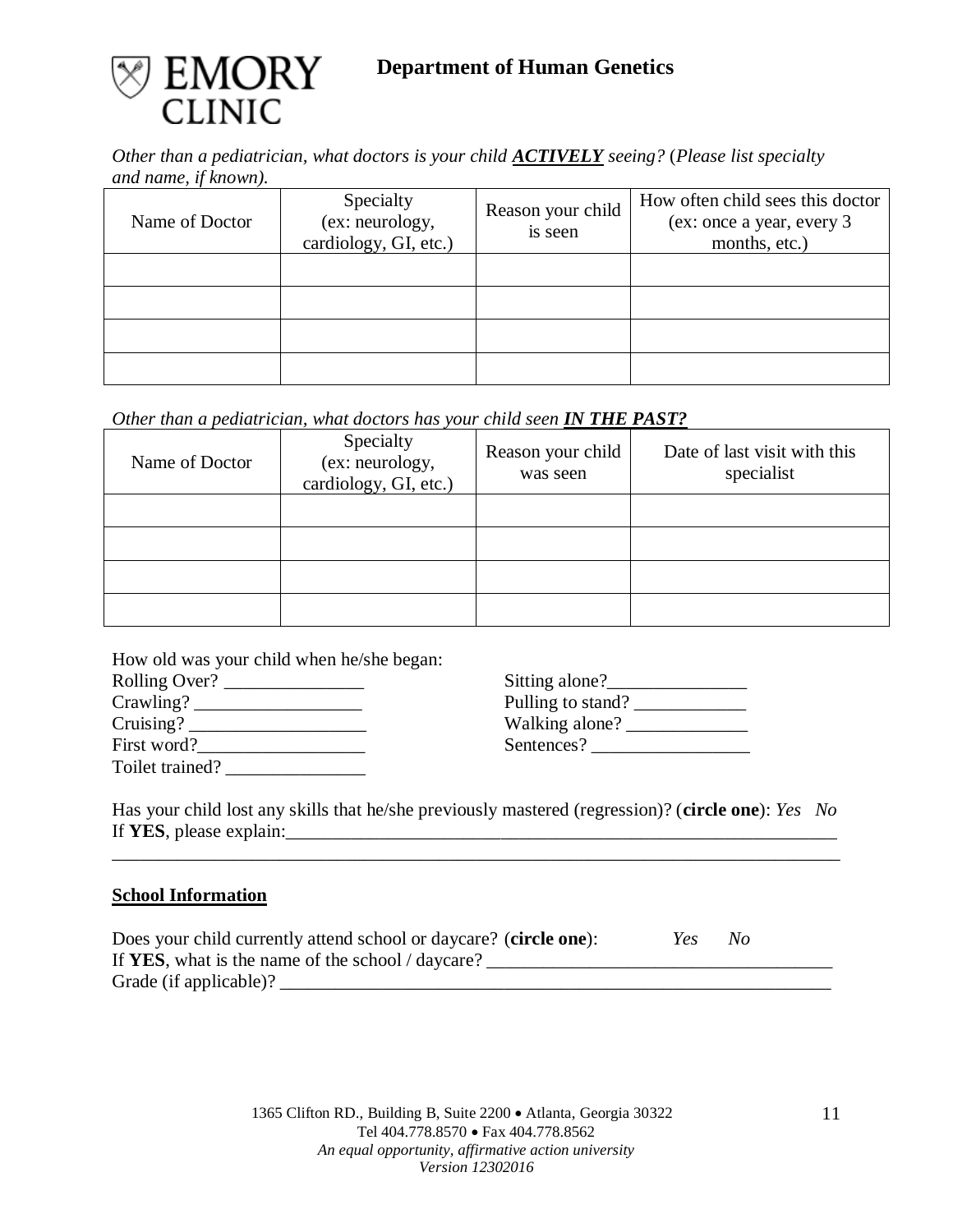

Does your child attend special classes or need special help? (**circle one**): *Yes No* If **YES,** please explain. (For example, what subjects does he/she need help in? Is he/she in an inclusion class or self-contained class? **If possible, please send us a copy of your most recent IEP**). \_\_\_\_\_\_\_\_\_\_\_\_\_\_\_\_\_\_\_\_\_\_\_\_\_\_\_\_\_\_\_\_\_\_\_\_\_\_\_\_\_\_\_\_\_\_\_\_\_\_\_\_\_\_\_\_\_\_\_\_\_\_\_\_\_\_\_\_\_\_\_\_\_\_\_\_\_\_

\_\_\_\_\_\_\_\_\_\_\_\_\_\_\_\_\_\_\_\_\_\_\_\_\_\_\_\_\_\_\_\_\_\_\_\_\_\_\_\_\_\_\_\_\_\_\_\_\_\_\_\_\_\_\_\_\_\_\_\_\_\_\_\_\_\_\_\_\_\_\_\_\_\_\_\_\_\_ \_\_\_\_\_\_\_\_\_\_\_\_\_\_\_\_\_\_\_\_\_\_\_\_\_\_\_\_\_\_\_\_\_\_\_\_\_\_\_\_\_\_\_\_\_\_\_\_\_\_\_\_\_\_\_\_\_\_\_\_\_\_\_\_\_\_\_\_\_\_\_\_\_\_\_\_\_\_

| Does your child receive any of the following? | <b>Yes</b> | N <sub>0</sub> | <b>How often?</b> |
|-----------------------------------------------|------------|----------------|-------------------|
| <b>Physical Therapy</b>                       |            |                |                   |
| <b>Occupational Therapy</b>                   |            |                |                   |
| Speech Therapy                                |            |                |                   |
| Other Therapy (please describe)               |            |                |                   |
|                                               |            |                |                   |

\_\_\_\_\_\_\_\_\_\_\_\_\_\_\_\_\_\_\_\_\_\_\_\_\_\_\_\_\_\_\_\_\_\_\_\_\_\_\_\_\_\_\_\_\_\_\_\_\_\_\_\_\_\_\_\_\_\_\_\_\_\_\_\_\_\_\_\_\_\_\_\_\_\_\_\_\_\_

Does your child have any behavioral problems? (**circle one**): *Yes No* If **YES**, please explain: \_\_\_\_\_\_\_\_\_\_\_\_\_\_\_\_\_\_\_\_\_\_\_\_\_\_\_\_\_\_\_\_\_\_\_\_\_\_\_\_\_\_\_\_\_\_\_\_\_\_\_\_\_\_\_\_\_\_

Do you feel that your child's language skills are where they should be for your child's age? (**circle one**): *Yes No*

| If NO, please explain: |  |
|------------------------|--|
|------------------------|--|

| Has your child even had IQ testing or a formal developmental assessment? (circle one): Yes No |  |
|-----------------------------------------------------------------------------------------------|--|
| If Yes, when? And what were the results? Please send us a copy if possible.                   |  |

\_\_\_\_\_\_\_\_\_\_\_\_\_\_\_\_\_\_\_\_\_\_\_\_\_\_\_\_\_\_\_\_\_\_\_\_\_\_\_\_\_\_\_\_\_\_\_\_\_\_\_\_\_\_\_\_\_\_\_\_\_\_\_\_\_\_\_\_\_\_\_\_\_\_\_\_\_\_ \_\_\_\_\_\_\_\_\_\_\_\_\_\_\_\_\_\_\_\_\_\_\_\_\_\_\_\_\_\_\_\_\_\_\_\_\_\_\_\_\_\_\_\_\_\_\_\_\_\_\_\_\_\_\_\_\_\_\_\_\_\_\_\_\_\_\_\_\_\_\_\_\_\_\_\_\_\_ \_\_\_\_\_\_\_\_\_\_\_\_\_\_\_\_\_\_\_\_\_\_\_\_\_\_\_\_\_\_\_\_\_\_\_\_\_\_\_\_\_\_\_\_\_\_\_\_\_\_\_\_\_\_\_\_\_\_\_\_\_\_\_\_\_\_\_\_\_\_\_\_\_\_\_\_\_\_

\_\_\_\_\_\_\_\_\_\_\_\_\_\_\_\_\_\_\_\_\_\_\_\_\_\_\_\_\_\_\_\_\_\_\_\_\_\_\_\_\_\_\_\_\_\_\_\_\_\_\_\_\_\_\_\_\_\_\_\_\_\_\_\_\_\_\_\_\_\_\_\_\_\_\_\_\_\_

# **Family History**

| Are Biological parents related to one another (blood relatives)? <i>Yes</i>                                               |     | No | Don't Know |
|---------------------------------------------------------------------------------------------------------------------------|-----|----|------------|
| Are the patient's biological parents still together?                                                                      | Yes | No | Don't Know |
| Are the biological parents thinking of having more children?                                                              | Yes | No | Don't Know |
| Is the biological mother (or partner the biological father, if applicable) currently pregnant?<br>Don't Know<br>Yes<br>No |     |    |            |
| Has the patient been known by any other names in the past?                                                                |     |    |            |

*Yes No Don't Know*

1365 Clifton RD., Building B, Suite 2200 • Atlanta, Georgia 30322 Tel 404.778.8570 • Fax 404.778.8562 *An equal opportunity, affirmative action university Version 12302016*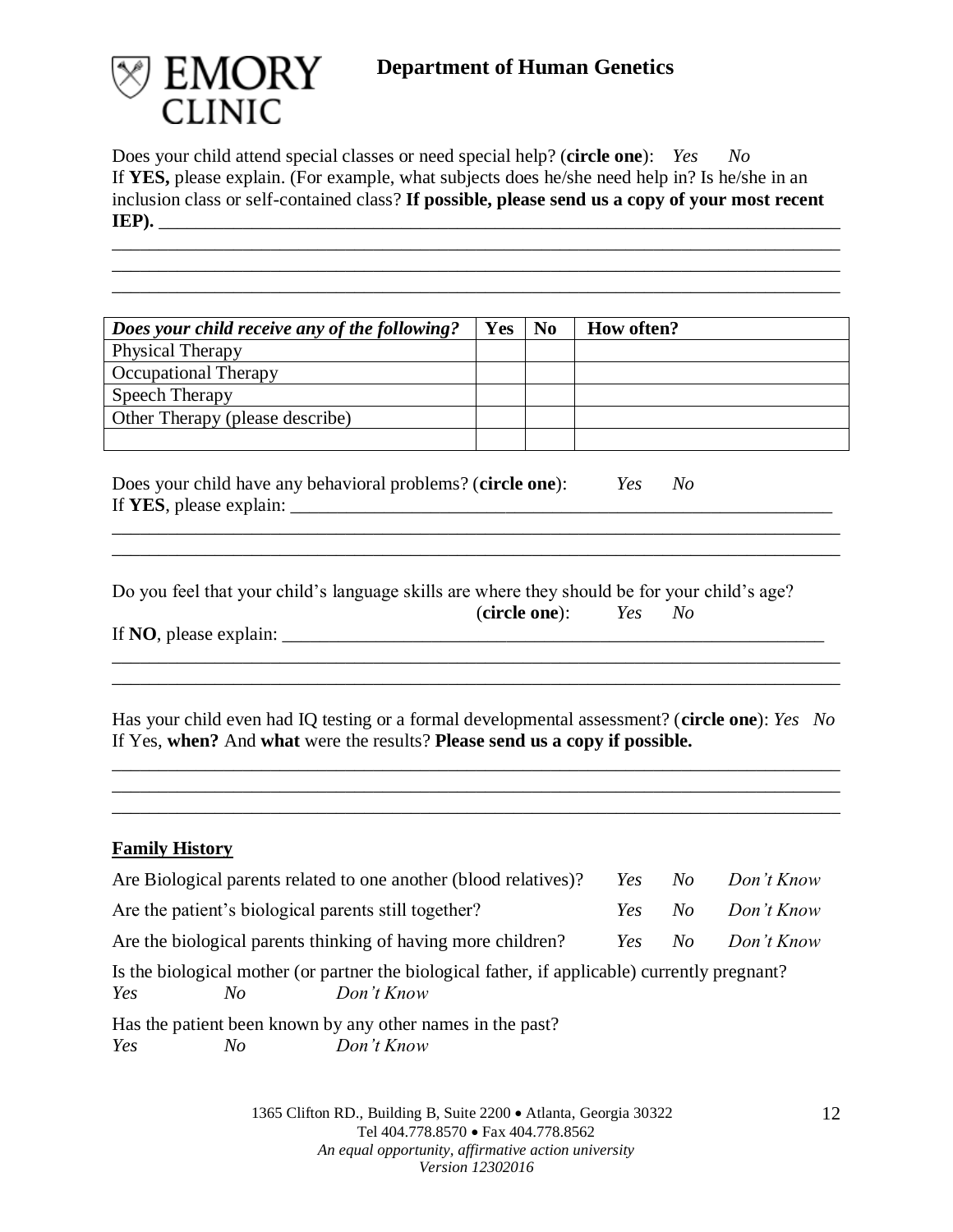Please complete all sections and return to Medical Genetics two weeks prior to your visit. If you need additional space, use the backs of the pages and indicate which section  $(A, B, C, D)$  is being supplemented.

### **SECTION A:PATIENTINFORMATION**

Patient name: Birthdate: / / Sex: M F .

Has the patient ever been known by any other name(s)? If **yes,** what name(s): .

### **SECTION B: PATIENT'S SISTERS AND BROTHERS**

Please list--include miscarriages of the patient's mother. Indicate "**S**" for sisters/brothers with the **Same** two parents, "**M**" for sisters/brothers who have only the same **Mother** as the patient, or "**F**" for sisters/brothers who have only the same **Father** as the patient. Use back of page if needed.

| <b>Name</b> | S/M/F | Age | <b>Sex</b> | # of<br>children | Living, or<br>approximate age at<br>death | Abnormalities (if any) or cause of death<br>(Also note death or any abnormalities of the children of<br>these individuals) |
|-------------|-------|-----|------------|------------------|-------------------------------------------|----------------------------------------------------------------------------------------------------------------------------|
|             |       |     |            |                  | Yes No                                    |                                                                                                                            |
|             |       |     |            |                  | Yes<br>N <sub>o</sub>                     |                                                                                                                            |
|             |       |     |            |                  | Yes<br>N <sub>o</sub>                     |                                                                                                                            |
|             |       |     |            |                  | Yes<br>No                                 |                                                                                                                            |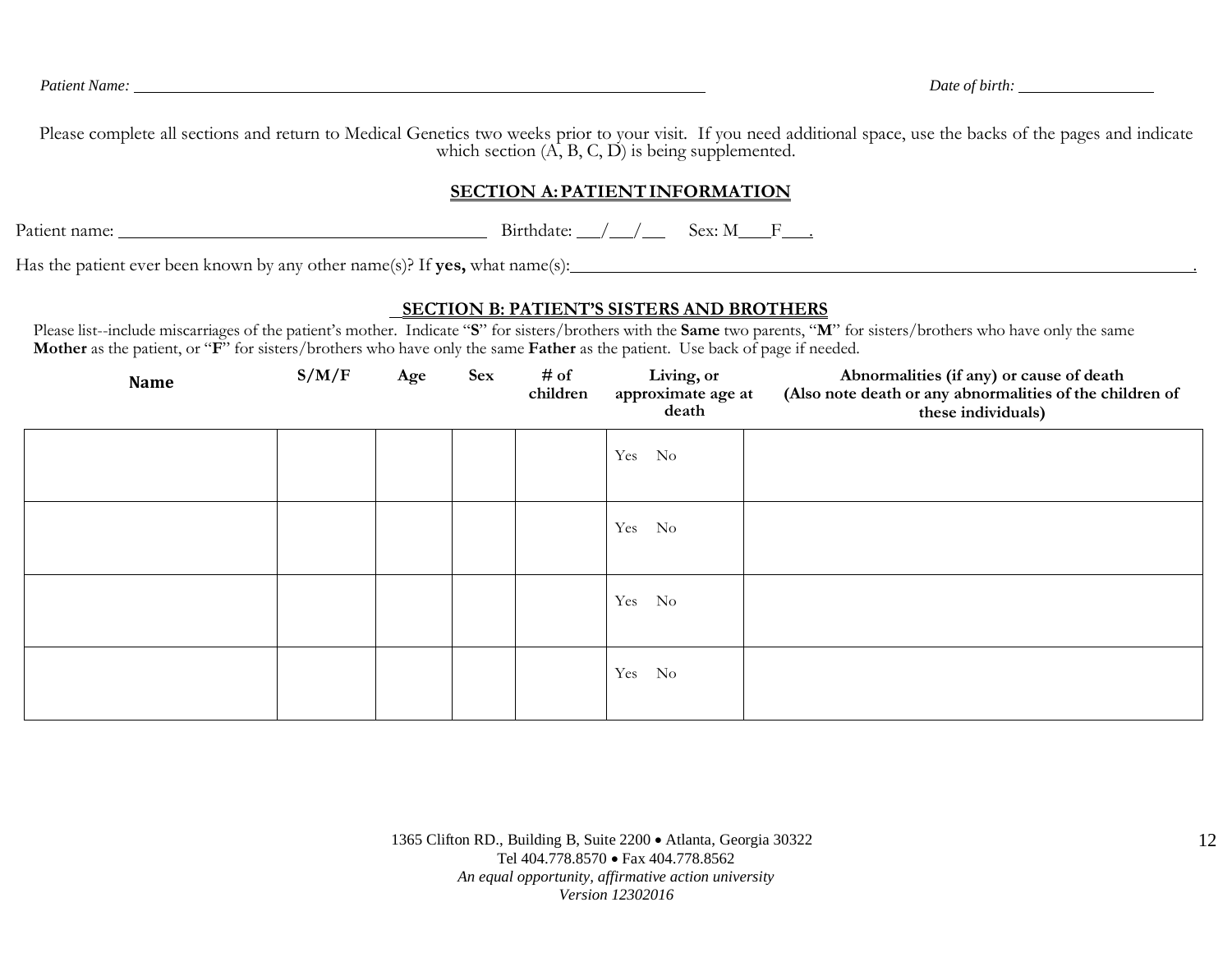*Patient Name: Date of birth:*

### **SECTION C: PATIENT'S PARENTS AND THEIR SISTERS AND BROTHERS, i.e. THE AUNTS AND UNCLES OF THE PATIENT**

Indicate "**S**" for sisters/brothers with the **Same** two parents, "**M**" for sisters/brothers who have only the same **Mother**, or "**F**" for sisters/brothers who have only the same father.

| Name             | S/M/F | Age | <b>Sex</b>                | # of<br>children | Living, or approximate<br>age at death | Abnormalities (if any) or cause of death<br>(Also note death or any abnormalities of the children of<br>these individuals) |
|------------------|-------|-----|---------------------------|------------------|----------------------------------------|----------------------------------------------------------------------------------------------------------------------------|
| Patient's mother |       |     | $\boldsymbol{\mathrm{F}}$ |                  | Yes No                                 |                                                                                                                            |
|                  |       |     |                           |                  |                                        |                                                                                                                            |
|                  |       |     |                           |                  | Yes No                                 |                                                                                                                            |
|                  |       |     |                           |                  | Yes No                                 |                                                                                                                            |
|                  |       |     |                           |                  | Yes No                                 |                                                                                                                            |
|                  |       |     |                           |                  | Yes No                                 |                                                                                                                            |

| Patient's father |  | $\mathbf{M}$ | Yes No |  |
|------------------|--|--------------|--------|--|
|                  |  |              | Yes No |  |
|                  |  |              | Yes No |  |
|                  |  |              | Yes No |  |
|                  |  |              | Yes No |  |